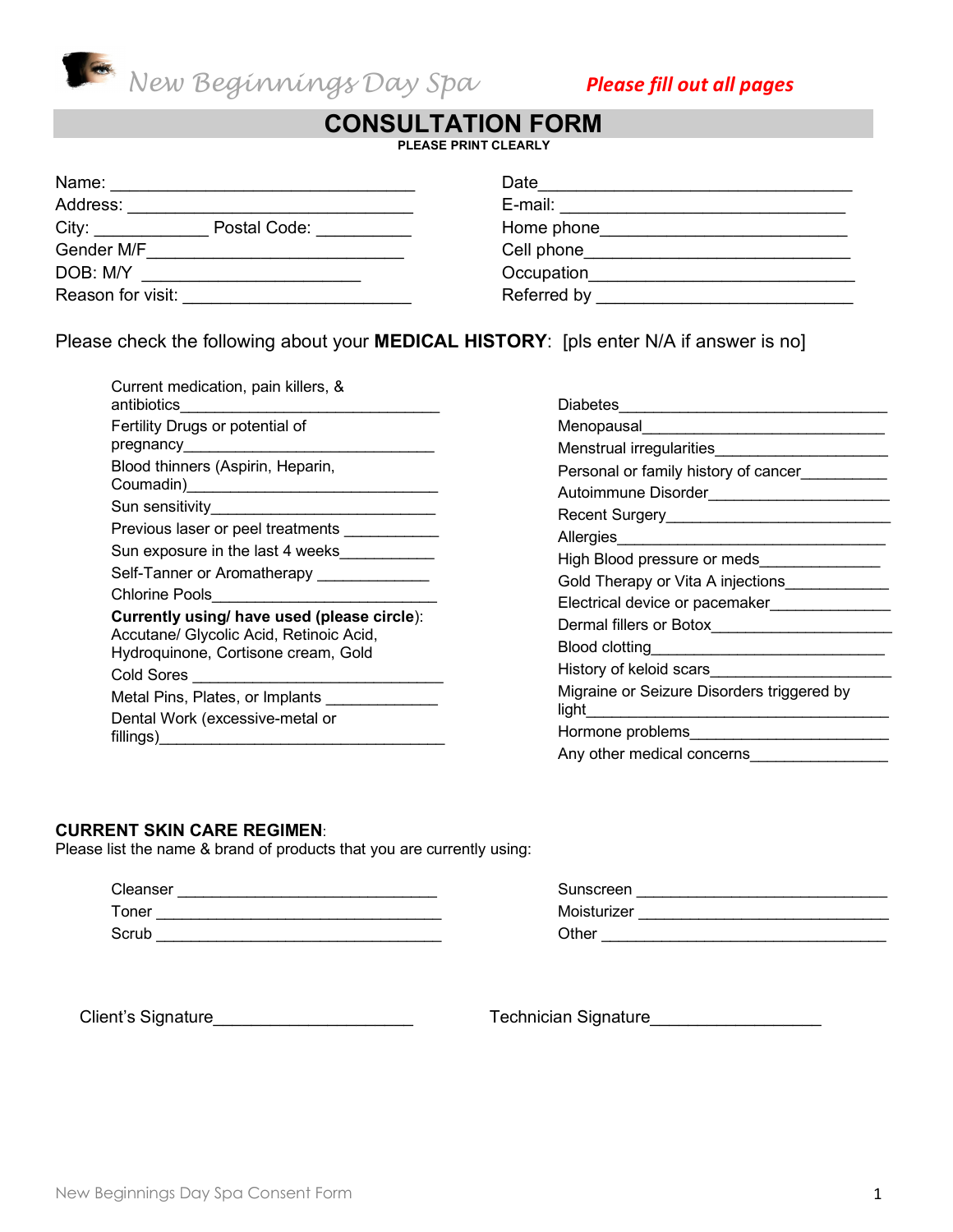# **NEW BEGINNINGS DAY SPA CONSENT FORM**

#### I,\_\_\_\_\_\_\_\_\_\_\_\_\_\_\_\_\_\_\_\_\_\_\_\_\_\_\_\_\_\_\_ hereby duly authorize **NEW BEGINNINGS DAY SPA TECHNICIAN /**

**CARLA WALLIS** to perform cosmetic procedures on me using lasers and other medical devices, skin resurfacing, hyper pigmentation/sun damage/Melasma, microneedling [collagen induction therapy], microdermabrasion, microplaining, vascularity issues, advanced facials or facial treatments and products used to treat the skin, skin tightening, deep exfoliations, chemical peels, cellulite reduction, Light therapy treatment, micro blading, permanent makeup, areola restoration, acne improvement, skin exfoliation or teeth whitening, brow waxings, threading, hennas, laminations, lash perms, lifts or coloring, artificial get or acrylic nails, manicures, pedicures or any other aesthetics offered. I understand that results vary from patient to patient, I am not guaranteed that I will see the effects of marketed results and I understand that each treatment various person to person and depending upon my skin type, my specific skin issues or skin colour, severity of condition being treated or realistic expectations of an individual, that I may have different results than normally typical and may require a shorter or longer period or a series of treatment to obtain the results I hope to achieve and that this may also not be guaranteed due to my personal intrinsic DNA factors.

I recognize that collagen induction therapy and laser cosmetology is not an exact science and I acknowledge that no guarantees or assurances have been made to me as to the result or cure. I understand and acknowledge that the risks that may occur in connection with this particular procedure may include the following:

- Ø **For Microneedling/Dermaneedling/Dermaplaning**: normal side effects (redness, swelling, itchiness and dryness) and although rare, abnormal side effects (prolonged redness, itching & swelling, allergic reaction, colour change, discomfort, and scaring)
- Ø **For Microdermabrasion / Chemical Peel / Cold Laser**: normal side effects (redness, swelling, itchiness and dryness) and abnormal side effects (bruising, scabbing, hypopigmentation, hyperpigmentation)
- Ø **For Laser Skin Resurfacing**: normal side effects (discomfort similar with an intense sunburn sensation, redness or prolonged redness, swelling, itchiness, dry skin for a week while exfoliating) and abnormal side effects (hyperpigmentation, hypopigmentation and skin texture change). Very rare side effects are: allergic reactions, infection (if the appropriate post treatment care is not used) and permanent scarring
- Ø **For Spider Vein Removal and Pigmented Spots Removal**: normal side effects (redness, swelling, scabbing, intense discomfort while treatment is performed, post inflammatory hyperpigmentation) and abnormal side effects (hypopigmentation, blistering and scarring)
- Ø **For Cellulite Reduction / Body Reshaping**: there is a possibility of short term (few minutes to few hours) adverse effects such as heating sensation, redness and dry skin. Burns may occur in very rare situations
- Ø **For Teeth Whitening**: normal side effects (tingling or slight sensitivity, slight gum blanching) and abnormal side effects (irritation, bleeding gums if you have decay, significant enamel calcification, gum disease in which case the whitening treatment is postponed until these issues solved by a dentist)

I understand that I must inform the technician about changes in my general medical condition, medication I take and recent sun exposure (including tanning beds or tanning creams) prior to EACH treatment as this could affect my treatment. I understand the technician will determine the treatment settings depending on certain criteria including my medical history, skin color, hair type and hair density to attempt to treat me with minimal damage to the skin.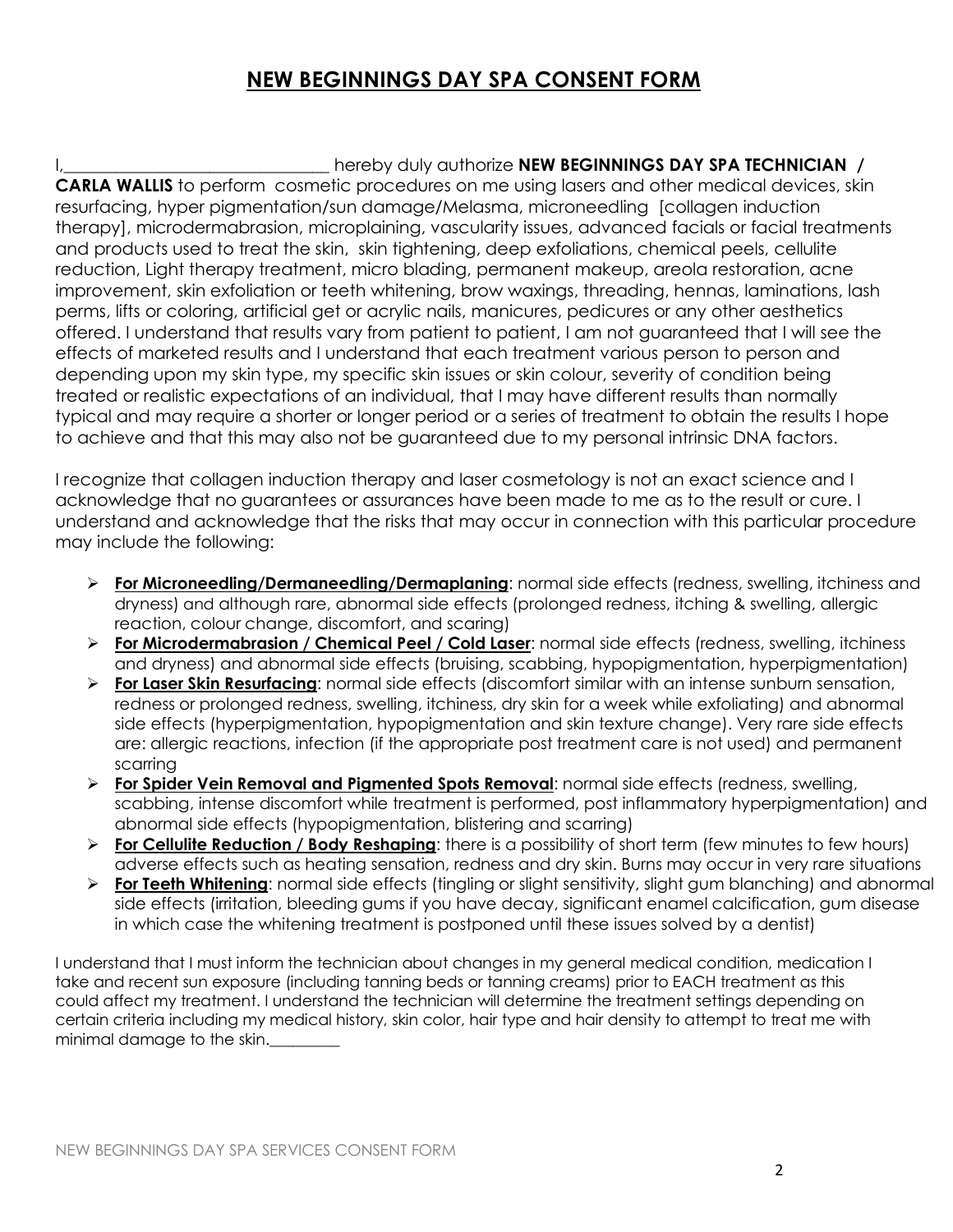I also understand that use of tanning beds and or sun exposure without a sunblock with SPF at least 30 in between peel/microdermabrasion/ laser treatments will nullify the results achieved, and worse, can cause severe burns.

I understand that ANY of the following are present, I should NOT be treated: latent or active skin condition such as **eczema, psoriasis, uncontrolled diabetes, epilepsy, porphyria, hemophilia, dark large moles, dermatitis, skin tumours/cancer, hypo pigmentation, history of keloids, Herpes (cold sores) unless treated with an antiviral medication prior and after the treatment**. \_\_\_\_\_

I understand that the laser produces an intense burst of light, which is normally absorbed by a target (hair follicle or hyper pigmentation or spider veins or water contained in the skin)

#### **I understand that if I am under radiation/chemotherapy or taking ACCUTANE (or any generic equivalent) skin**  exfoliation and laser treatments will be postponed for at least 6 months.

I am **NOT** currently undergoing chemotherapy, radiation treatments or **using anti-cancer drugs at this time**.

I do not have permanent tattooed makeup (eyeliner, brow liner, lip liner), or I have notified the technician esthetician about that.

I informed the technician esthetician about neuromodulators (Botox) or fillers (Juvederm, Restylane, Perlane) injected in my face as this might be a contraindication for some Medispa treatments AND that it's been at least 2 months post treatment of if I have.

I understand there may be a risk of triggering a seizure in those prone to seizures. I understand there may be risks that are not yet known with this procedure. I accept all risks associated with the laser procedure(s) due to any cause whatsoever.

I am not pregnant at this time and I will inform **New Beginnings Day Spa** as soon as I know that I am pregnant or in doubt to be pregnant. I understand that in the event I become pregnant, my treatments will be suspended and may resume after delivery.

I give the permission for my patch test and for photographs to be used to help document my treatment course. Complete confidentiality will be maintained.\_\_\_\_\_

New Beginnings Day Spa and I will wear protective eyewear during the treatment to prevent damage to the eyes from this intense light.

I received a copy of Pre and Post-Treatment Instructions and I agree to follow these instructions carefully. I understand that compliance with recommended pre and post procedure guidelines are crucial for healing, prevention of scaring, side effects and complications and that if I **DO NOT** follow post procedure instructions it will affect my healing and final results.

I certify that I am a competent adult at least 19 years age. If I am a minor under 19 years of age, I understand that the consent of my parent/legal guardian will also be required before the treatment.

#### **For Microdermabrasion/Chemical Peel/Laser Tattoo Removal/IPL/ Pigmented Spot or Vein Removal/Skin Tightening/Laser Facial/Laser Resurfacing/Micro and Dermal-needling on face and body:**

I understand that this is a treatment that requires 1 week to heal properly and several weeks to show the skin improvement, and that I may need several treatments in order to achieve my best results.\_\_\_\_\_

I understand that good home regimen, specific cosmeceuticals (post treatment creams), sunscreens and adherence to all pre and post instructions are vital to ensure my best results.\_\_\_\_\_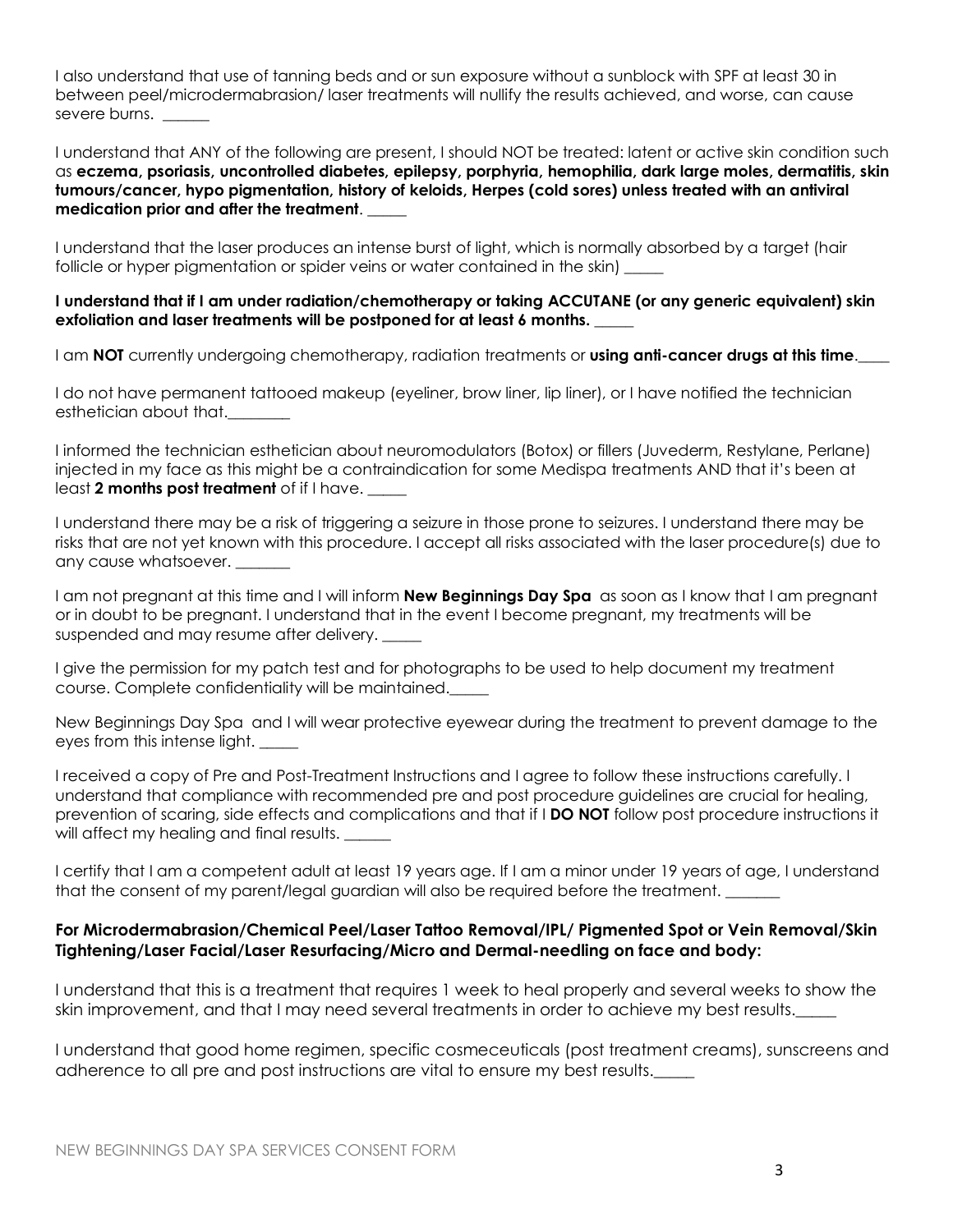I have not received any chemical hair treatments (permanent wave, straightening, relaxers, coloring or bleaching) several days prior to this service.\_\_\_\_\_\_

#### **48 Hour Cancellation and "No Show" Fee Policy: [Note, this is only a small portion of the cancellation policies for which the entire booking policies can be and must be agreed to which are located at www.mydayspa.ca.**

Recognizing that everyone's time is valuable and appointment availability is limited, we ask that you please provide 48-hour notice if you are unable to keep your appointment. Each time a patient misses an appointment without providing proper notice, another patient is prevented from receiving care.

**Cancellation / Change Policy** – We have a standard 48-hour cancellation / change Policy for all services. If you need to cancel or make a change to your apt it must be done *with more than 48 hours notice*, your payment will be applied to your account as a credit and will be put towards your re-scheduled appointment or another service of equal value - You will **NOT** receive a cash refund! By agreeing and signing this consent form you agree to the full booking policies located on our main website at www.mydayspa.ca . In addition

#### **\*\* If cancellation happens within 48 hours of your appointment, your payment will be FORFEITED! If you cancel, you cancel. You will not be issued any refunds.**

I also understand and have read and agree to New Beginnings Day Spa **FULL** booking policies as listed on the main website at www.mydayspa,ca.

### **IMAGES AND AUDIO RELEASE:**

I authorize New Beginnings Day Spa to create photographs, videos and audio recordings to use for social media purposes, including Facebook, website, Instagram and any other social media source. I understand that New Beginnings Day Spa owns all copyright to these materials. I hereby release New Beginnings Day Spa from any and all claims of any nature whatsoever which now or may hereafter are in connection with these recorded materials, including, but not limited to, claims based on defamation, copyright infringement, trademark infringement, or infringement of my right of privacy or of my right to publicity. \_\_\_\_\_\_\_\_

| Parent/Guardian Name: _________________  |  |
|------------------------------------------|--|
| (If the client is under 18 years of age) |  |
|                                          |  |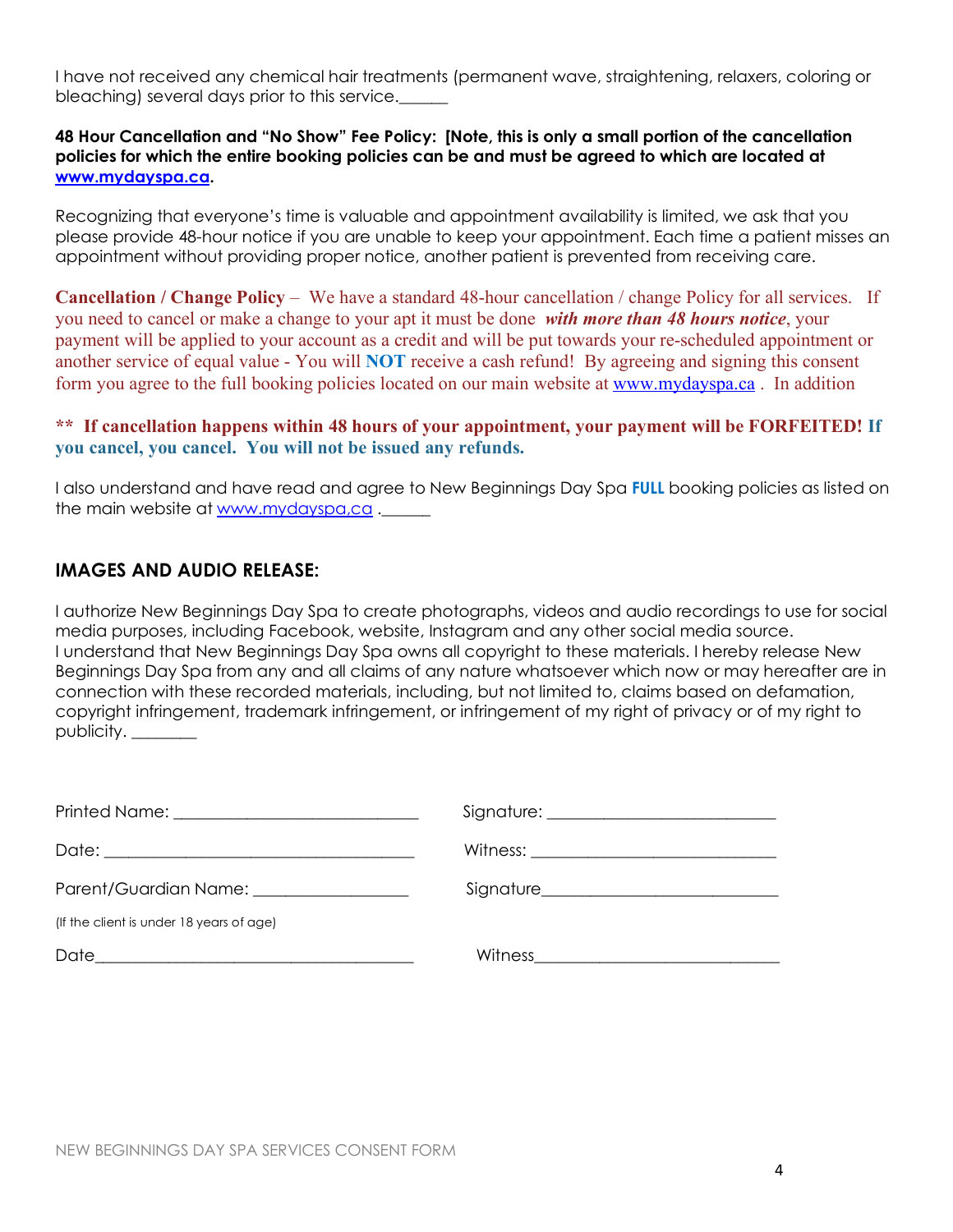#### **Fitzpatrick Skin Type**

To help ensure a safe and successful treatment please fill out the form below. It is necessary to determine the appropriate settings for your skin type.

#### **Genetic Disposition**

| <b>SCORE</b>         |            |             |                 |             |              | <b>TOTAL</b> |
|----------------------|------------|-------------|-----------------|-------------|--------------|--------------|
| Eye colour           | Pale Blue, | Medium      | Light Brown     | Dark Brown  | Dark Black   |              |
|                      | Green or   | Blue, Green |                 |             |              |              |
|                      | Gray       | or Gray     |                 |             |              |              |
| Hair colour          | Red        | Blonde      | Dark            | Dark Brown  | <b>Black</b> |              |
|                      |            |             | Blonde/Med.     |             |              |              |
|                      |            |             | Brown           |             |              |              |
| Untanned skin colour | Pinkish    | Pale        | Pale with Beige | Light Brown | Dark Brown   |              |
|                      |            |             |                 |             |              |              |
| Freckles             | Several    | Many        | Few             | Incidental  | None         |              |
|                      |            |             |                 |             | Sub Total=   |              |

#### **Reaction to Sun Exposure**

| <b>SCORE</b>                 |             |              |                 |                 |                 | <b>TOTAL</b> |
|------------------------------|-------------|--------------|-----------------|-----------------|-----------------|--------------|
| What happens when you're     | Blistering, | Blistering   | Burns sometimes | Rare burns      | Never burns     |              |
| in the sun without SPF for a | Peeling     | followed by  | peels           |                 |                 |              |
| few hours?                   |             | peeling      |                 |                 |                 |              |
| To what degree do you turn   | Hardly or   | Light colour | Reasonable tan  | Tan very easily | Turn dark brown |              |
| brown/tan?                   | never       | Tan          |                 |                 | quickly         |              |
| Do you turn brown with       | Never       | Seldom       | Sometimes       | Often           | Always          |              |
| several hours of sun         |             |              |                 |                 |                 |              |
| exposure?                    |             |              |                 |                 |                 |              |
| How does your face react to  | Very        | Sensitive    | Normal          | Very Resilient  | Never had a     |              |
| the sun                      | sensitive   |              |                 |                 | problem         |              |
|                              |             |              |                 |                 | Sub Total=      |              |

#### **Tanning Habits**

| <b>SCORE</b>             |             |         |                |             |             | <b>TOTAL</b> |
|--------------------------|-------------|---------|----------------|-------------|-------------|--------------|
| When did you last expose | More than 3 | $2 - 3$ | 1-2 months ago | Less than 1 | Less than 2 |              |
| your body to the sun,    | months ago  | months  |                | month ago   | weeks ago   |              |
| tanning bed or tanning   |             | ago     |                |             |             |              |
| cream?                   |             |         |                |             |             |              |
| Did you expose the area  | Never       | Hardly  | Sometimes      | Often       | Always      |              |
| to be treated to the sun |             | Ever    |                |             |             |              |
| recently?                |             |         |                |             |             |              |
|                          |             |         |                |             | Sub Total=  |              |

Add up the total scores for each of the three sections for your Skin Type Score.

| Summary                                    | <b>SKIN TYPE SCORE</b> | FITZ SKIN TYPE |
|--------------------------------------------|------------------------|----------------|
| <b>Total for Genetic Disposition</b>       | $0 - 7$                |                |
| <b>Total for Reaction for Sun Exposure</b> | 8-16                   |                |
| <b>Total for Tanning Habits</b>            | $17 - 25$              |                |
| <b>TOTAL OF ALL 3</b>                      | $25 - 30$              | π              |
|                                            | $30+$                  | V-VI           |

|                          | , have read and understand all parts of the above skin analysis and evaluations. |
|--------------------------|----------------------------------------------------------------------------------|
| <b>Client Signature:</b> | Date:                                                                            |

Staff performing the analysis/evaluation: \_\_\_\_\_\_\_\_\_\_\_\_\_\_\_\_\_\_\_\_\_\_\_\_\_\_\_\_\_\_\_\_Date: \_\_\_\_\_\_\_\_\_\_\_\_\_\_\_\_\_\_\_\_

\*Signing this section IS NOT A WAIVER, BUT A CONFIRMATION THAT ALL PARTIES UNDERSTAND INDIVIDUAL skin types. *Note – this questionnaire is intended as a guideline for skin typing. Final analysis of skin type should be determined by your skin care professional.*